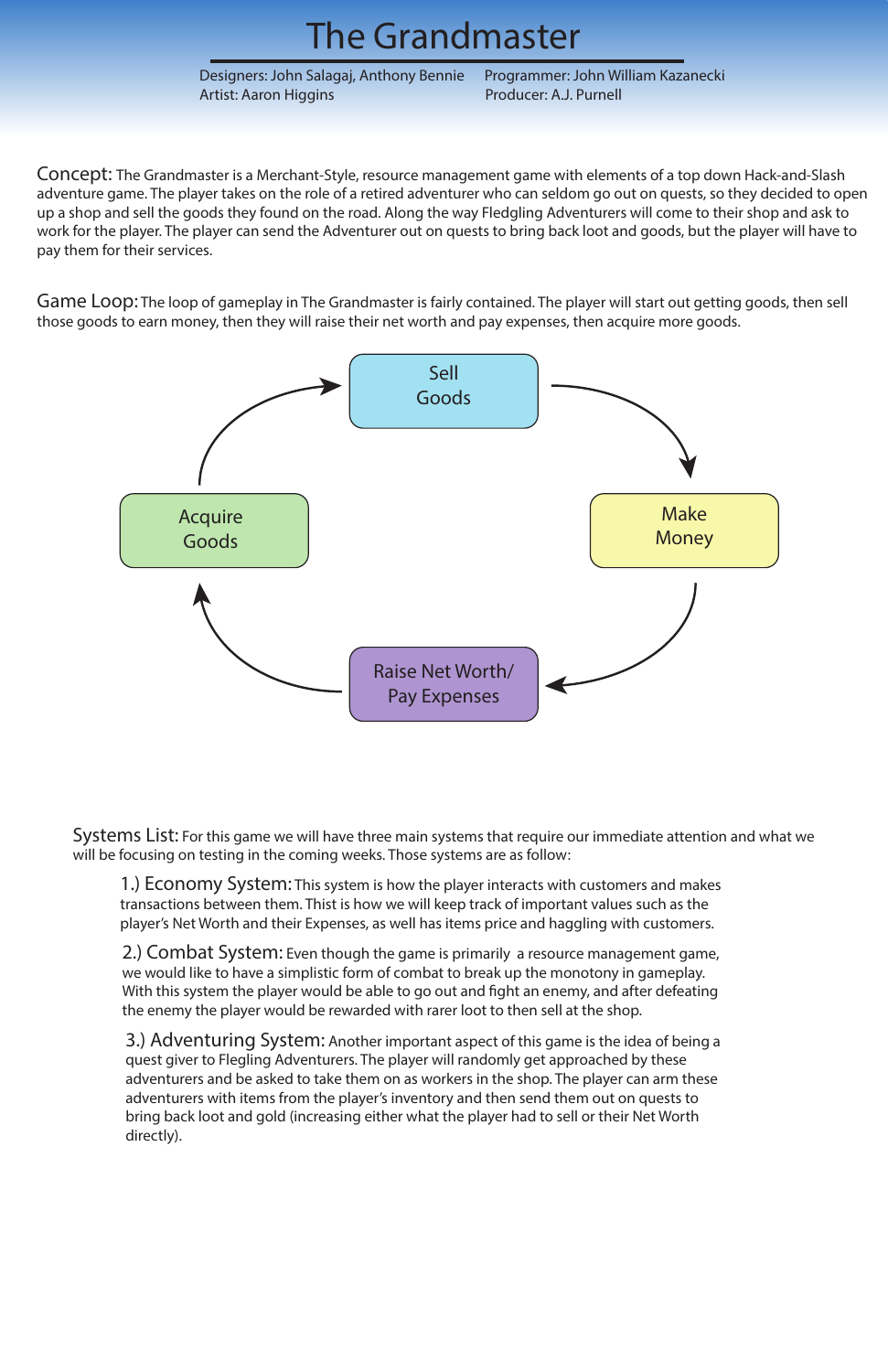# The Grandmaster: Economy System

Merchant Screen: When in the shop the player is in the Merchant Screen. This is a first-person view, where the player will interact with a customer to sell or buy items. The player will have the option of Conversing, Selling, or Hiring a customer in this screen. Conversing will allow the player to learn more about the customer's situation and can then infer what item to sell the customer for the best price. Selling is the action of buying and selling goods to the customer, when in this option the player can select an item from their inventory and haggle with the customer to get the most money out of them. The Hiring option is reall for Fledgling Adventurers since that is how you recruit them to your shop.

Net Worth: The player's Net Worth is the amount of money they have total. So after all items are sold and Expenses are paid, the money the player has is their Net Worth. The player rank is also based off of their Net Worth, where after a certain amount of money is made the player will have new items to acquire/sell and new customers to do business with.



Win Scenario: For a winning scenario, the player will have to keep their Net Worth well above their Expenses and continously growing to achieve the next rank.

Expenses: The player's expenses are the costs it takes to acquire goods for selling. A player can increase their Expenses by hiring too many Adventurers that they'd have to pay, or buy from too many suppliers, or just not make enough of a profit off of their item transactions. If the player's expenses reach the same amount of thier Net Worth at the end of an in-game week, then the player will "lose" and will have to restart from the beginning of that week.





Lose Scenario: A losing scenario involve the player's Expenses almost or actually reaching the same amount as the player's Net Worth. If the player is in this kind of scenario, then they will have to restart from the beginnning of that in-game week.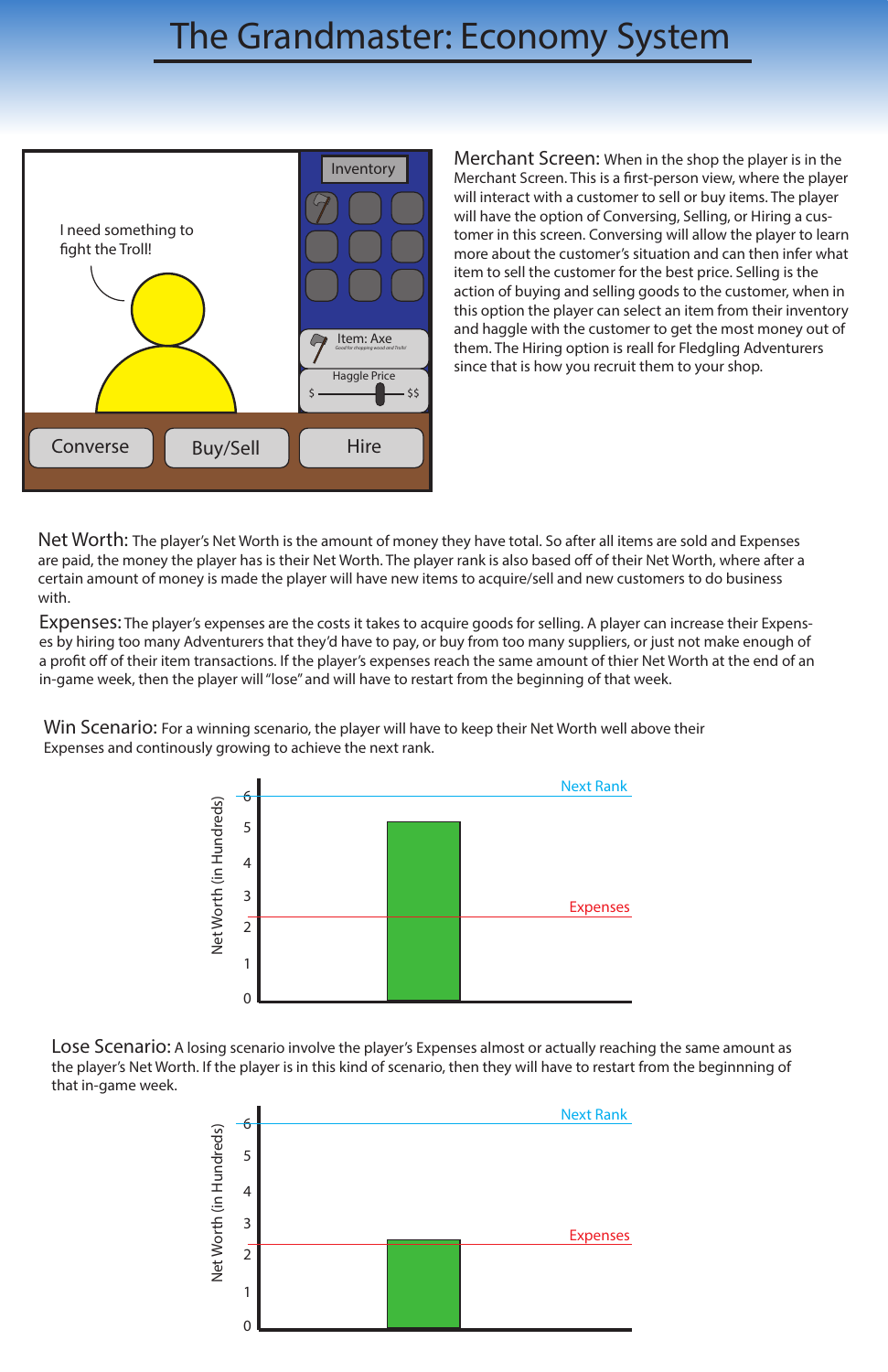### The Grandmaster: Combat System

Combat System: We wanted to liven up the gameplay a bit, so we found a way to incorporate action into this merchant-style resource management game. The player has the option of going out and fighting one random boss, and after the boss is defeated the player is rewarded with three rare items and a Monster Material.

> Player Movement: When in combat the player will have control over the character in a top down view. The player will use WASD to move in the four cardinal directions. The Player Character will always face where the mouse is. And the Player will use Left Mouse Click to do a quick attack and then Right Mouse Click to perform a Heavy Attack.

Bosses: The types of bosses will be randomized in order to keep gameplay fresh, but certain bosses will be encountered in order to keep the player on a certain quest. EX) A customer needs Troll Blood for a potion the player can go out and fight a troll and get the Troll Blood as their Monster Material.